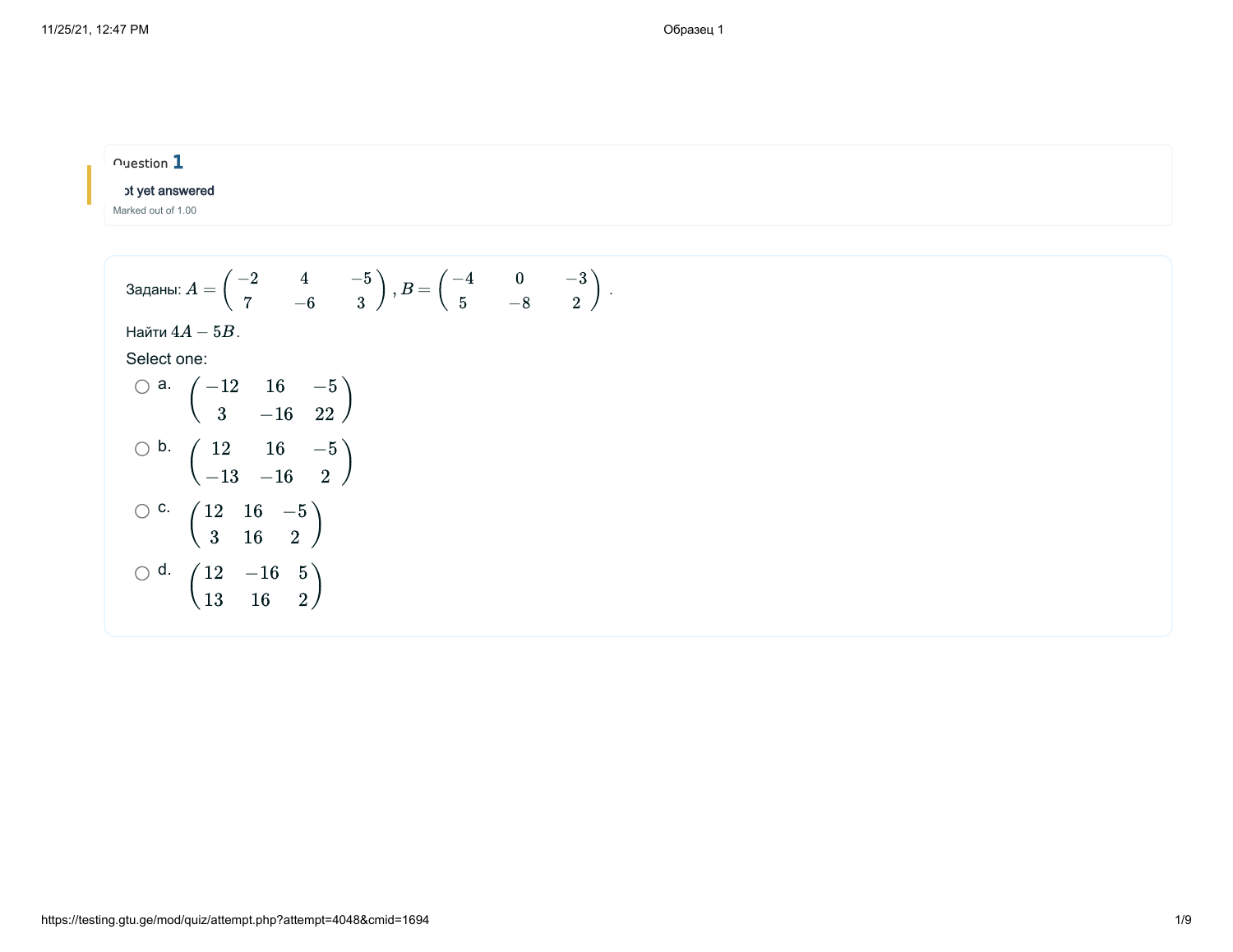## Question 2

#### Not yet answered

Marked out of 1.00

Найти произведение матриц 
$$
A = \begin{pmatrix} 1 & 0 & -1 \\ 2 & 5 & 4 \end{pmatrix}
$$
 и  $B = \begin{pmatrix} 1 \\ 2 \\ -2 \end{pmatrix}$ 

Select one:

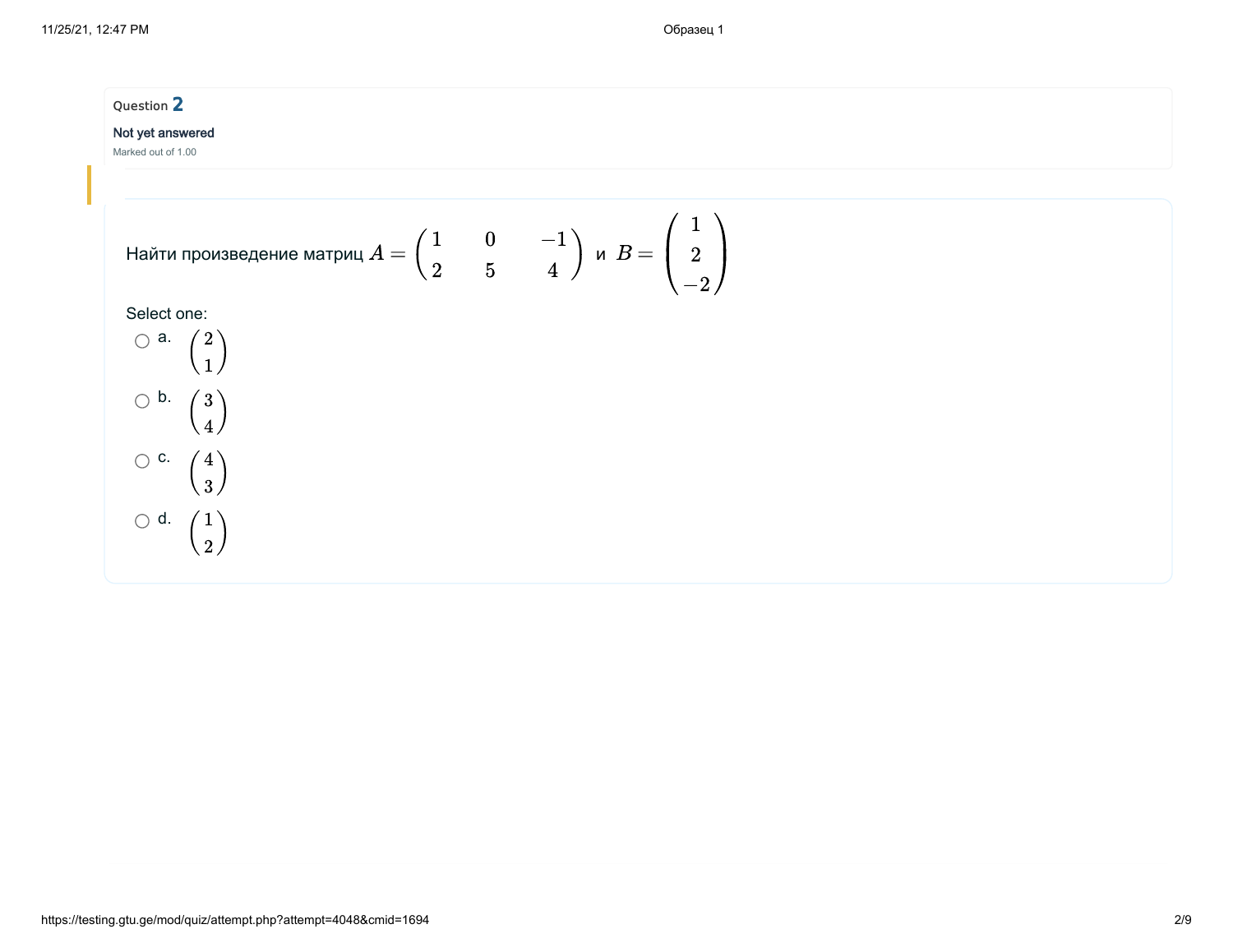| Question 3<br>Not yet answered<br>Marked out of 1.00                                                              |  |
|-------------------------------------------------------------------------------------------------------------------|--|
| Вычислить детерминант (определитель) $\Delta = \begin{vmatrix} 2 & 3 & -1 \ -2 & 0 & 2 \ 1 & 1 & 4 \end{vmatrix}$ |  |
| Select one:<br>$\bigcirc$ a. -24                                                                                  |  |
| $\bigcirc$ b. 28<br>$\circ$ c. -28<br>$\bigcap$ d. -20                                                            |  |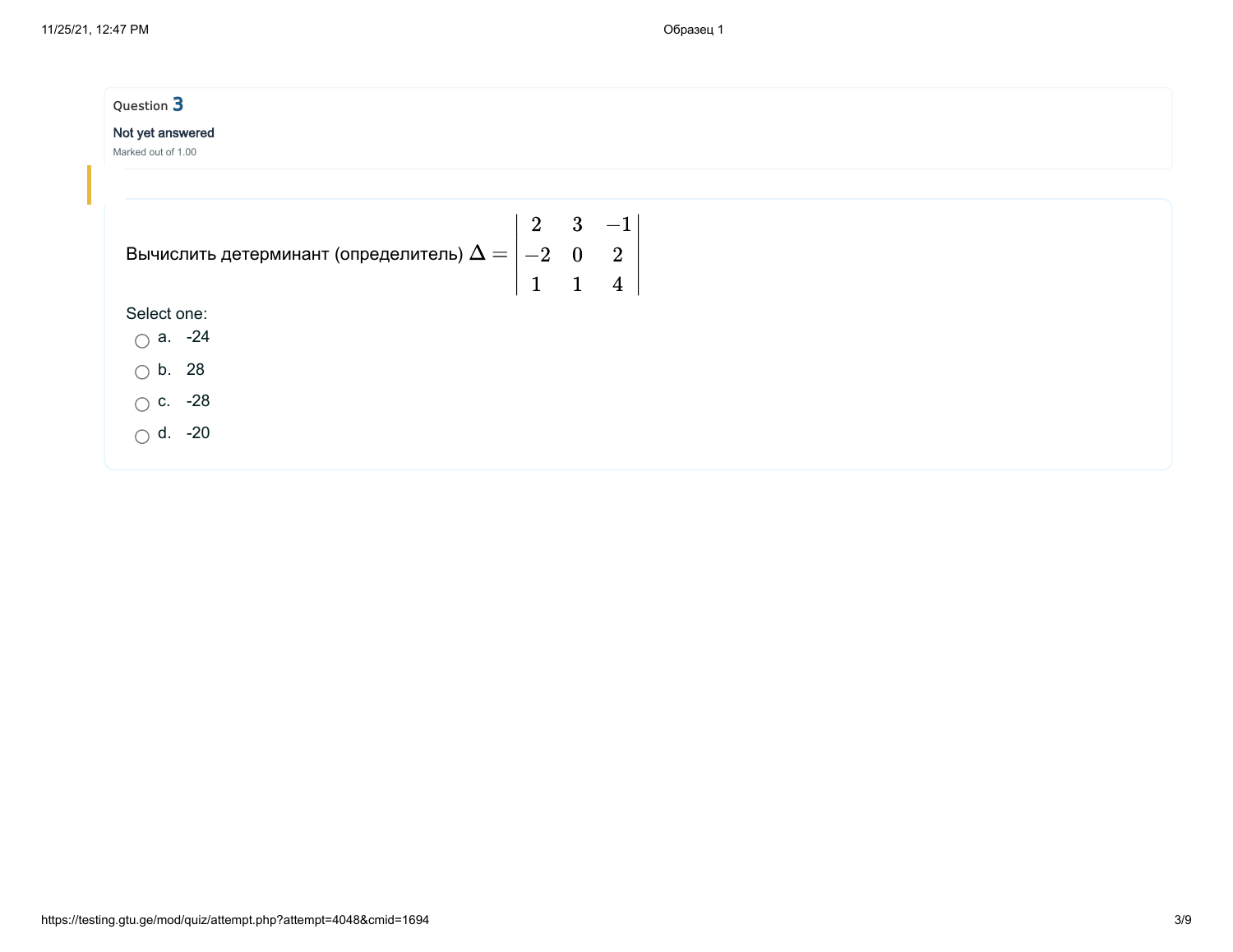| Question 4<br>Not yet answered<br>Marked out of 1.00            |                                              |                                                                                                          |                             |  |  |
|-----------------------------------------------------------------|----------------------------------------------|----------------------------------------------------------------------------------------------------------|-----------------------------|--|--|
| $\sqrt{2}$<br>$\mathbf{1}$<br>Решить уравнение<br>$^{\prime}$ 2 | $\boldsymbol{x}$<br>$-2$<br>$\boldsymbol{0}$ | $\boldsymbol{0}$<br>$\overline{2}$<br>$\overline{3}$<br>$\!\!\!=\!\!\!\!$<br>1<br>$-1$<br>$\overline{0}$ | $\pmb{x}$<br>$\overline{5}$ |  |  |
| Select one:                                                     |                                              |                                                                                                          |                             |  |  |
| $\bigcirc$ a. -2                                                |                                              |                                                                                                          |                             |  |  |
| $\bigcirc$ b. 2                                                 |                                              |                                                                                                          |                             |  |  |
| $\bigcirc$ c. 3                                                 |                                              |                                                                                                          |                             |  |  |
| $\bigcirc$ d. -3                                                |                                              |                                                                                                          |                             |  |  |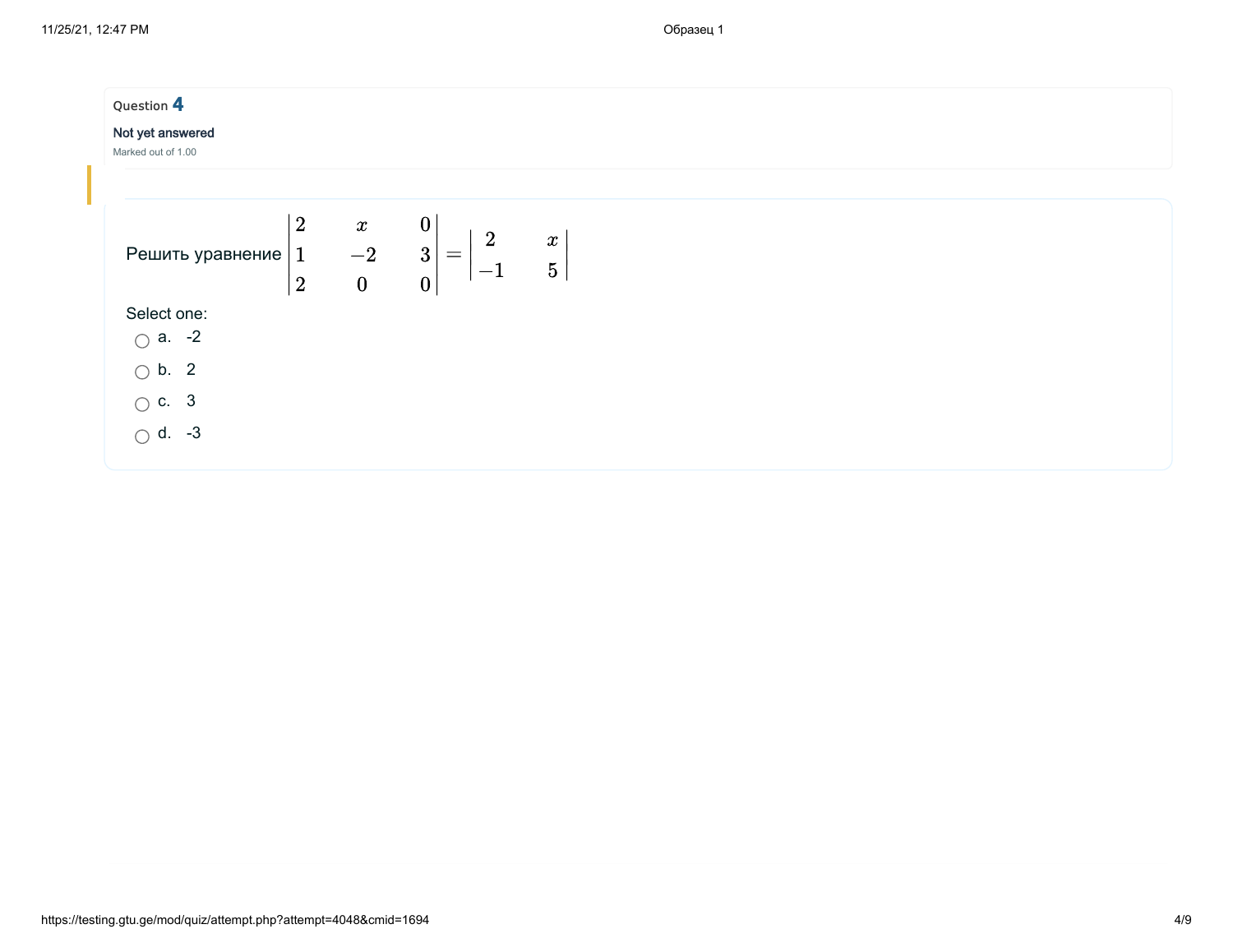#### Question 5

#### Not yet answered

Marked out of 1.00

Найти матрицу, обратную матрице А, если 
$$
A=\begin{pmatrix} -1 & 2 \\ -3 & 4 \end{pmatrix}
$$

#### Select one:

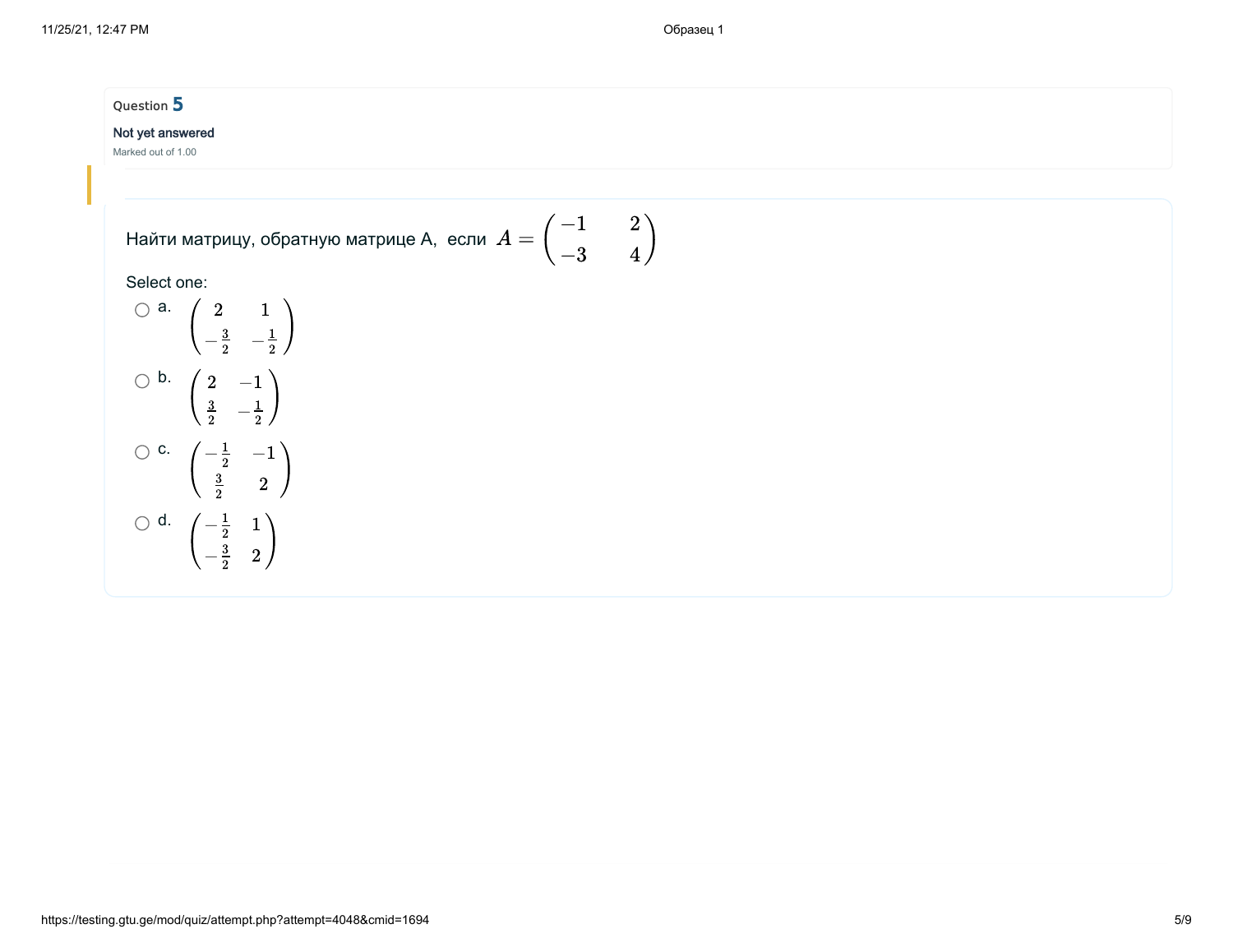| Question 6                                                                                                                |                   |
|---------------------------------------------------------------------------------------------------------------------------|-------------------|
| Not yet answered                                                                                                          |                   |
| Marked out of 1.00                                                                                                        |                   |
|                                                                                                                           | Time left 0:59:46 |
| Найти х+у+z , где x,y,z - решение следующей системы $\begin{cases} 2x + 5z = -1 \ -3x + y = -3 \ 3y + 4z = 5 \end{cases}$ |                   |
| Select one:                                                                                                               |                   |
| $\bigcirc$ a. 7                                                                                                           |                   |
| $\bigcirc$ b. 3                                                                                                           |                   |
| $\bigcirc$ c. 5                                                                                                           |                   |
| $\bigcirc$ d. 4                                                                                                           |                   |
| Question 7                                                                                                                |                   |
| Not yet answered<br>Marked out of 1.00                                                                                    |                   |
| Найти координаты линейной комбинации $\ 2\vec a+\vec b$ векторов $\vec a(3;5;-4)$ и $\vec b=2\vec i-4\vec j$              |                   |
| Select one:                                                                                                               |                   |
| $\bigcirc$ a. (16; -4; -4)                                                                                                |                   |
| $\bigcirc$ b. (16; -20; -16)                                                                                              |                   |
| $\bigcirc$ C. (8; 6; -8)                                                                                                  |                   |

d. (8; 10; -12)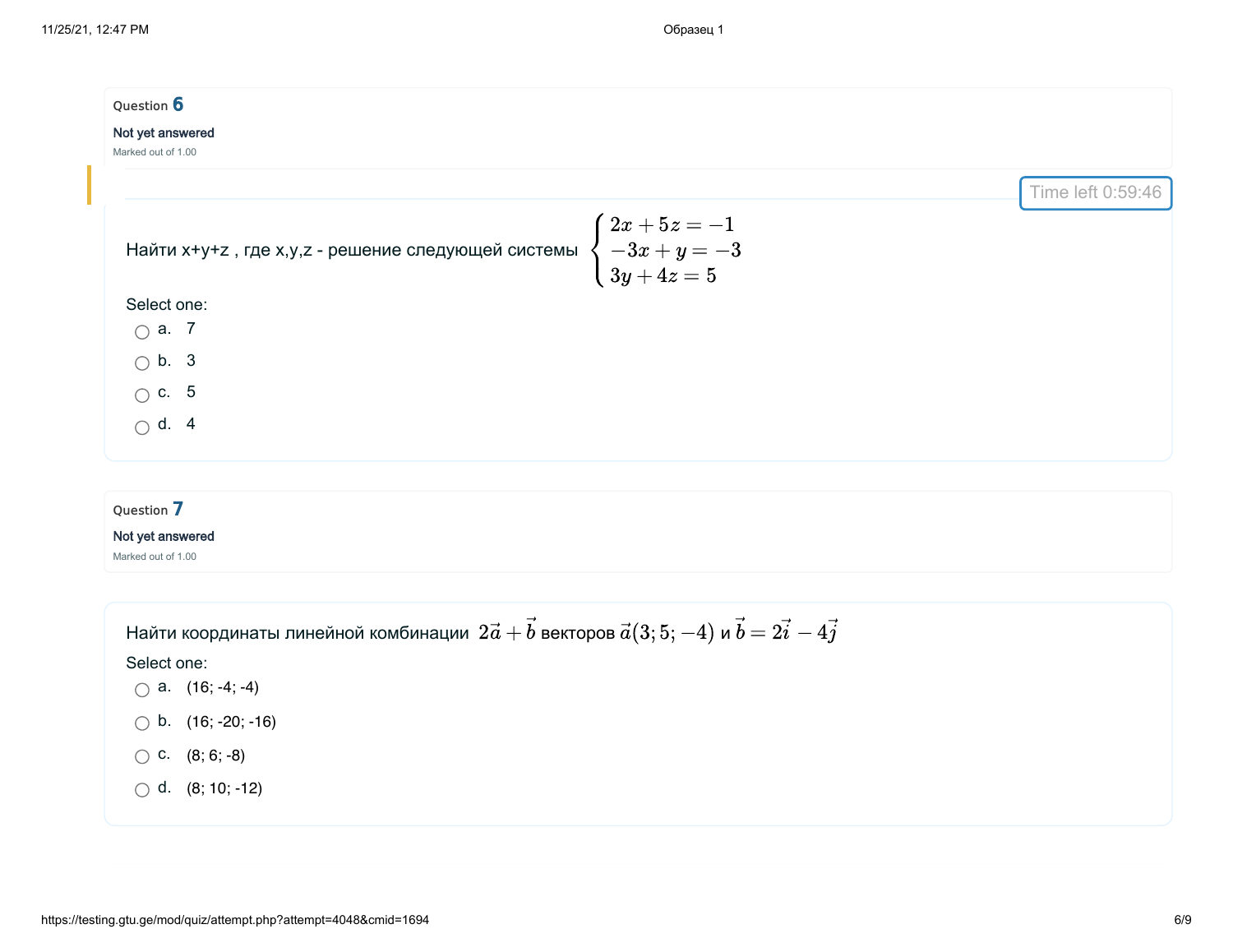| Question 8                                                                                           |  |  |  |
|------------------------------------------------------------------------------------------------------|--|--|--|
| Not yet answered                                                                                     |  |  |  |
| Marked out of 1.00                                                                                   |  |  |  |
|                                                                                                      |  |  |  |
| Даны вектор $\stackrel{\longrightarrow}{AB}(-4;3;1)$ и точка $A(2;-5;0)$ . Найти координаты  точки В |  |  |  |
|                                                                                                      |  |  |  |
| Select one:                                                                                          |  |  |  |
| $\bigcirc$ a. $B(2;-2;1)$                                                                            |  |  |  |
| $\bigcirc$ b. $B(-2;-1;2)$                                                                           |  |  |  |
| $\bigcirc$ c. $B(2;1;-2)$                                                                            |  |  |  |
| $\bigcirc$ d. $B(-2;-2;1)$                                                                           |  |  |  |
|                                                                                                      |  |  |  |

### Question 9

#### Not yet answered

Marked out of 1.00

Для каких значений параметров  $\alpha$  и  $\beta$  векторы  $\vec{p}(a;-9;3)$  и  $\vec{q}(2;\beta;1)$  будут коллинеарны?

Select one:

a.  $\alpha = 6, \beta = -3;$ b.  $\alpha = 6, \beta = 3$ 

$$
\bigcirc \text{ c. } \alpha = -6, \beta = -3
$$

$$
\bigcirc \, d. \quad \alpha=-6, \beta=3;
$$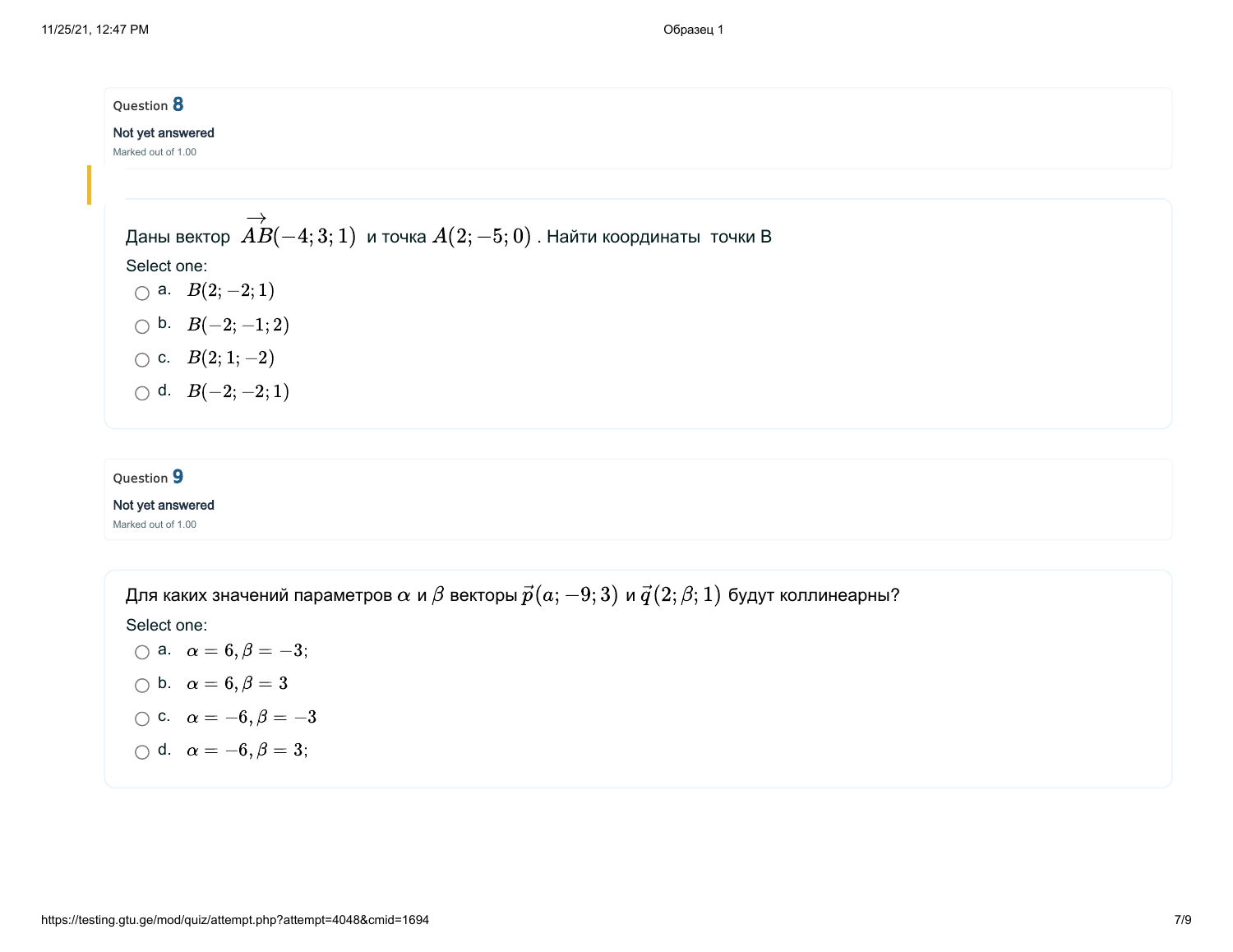